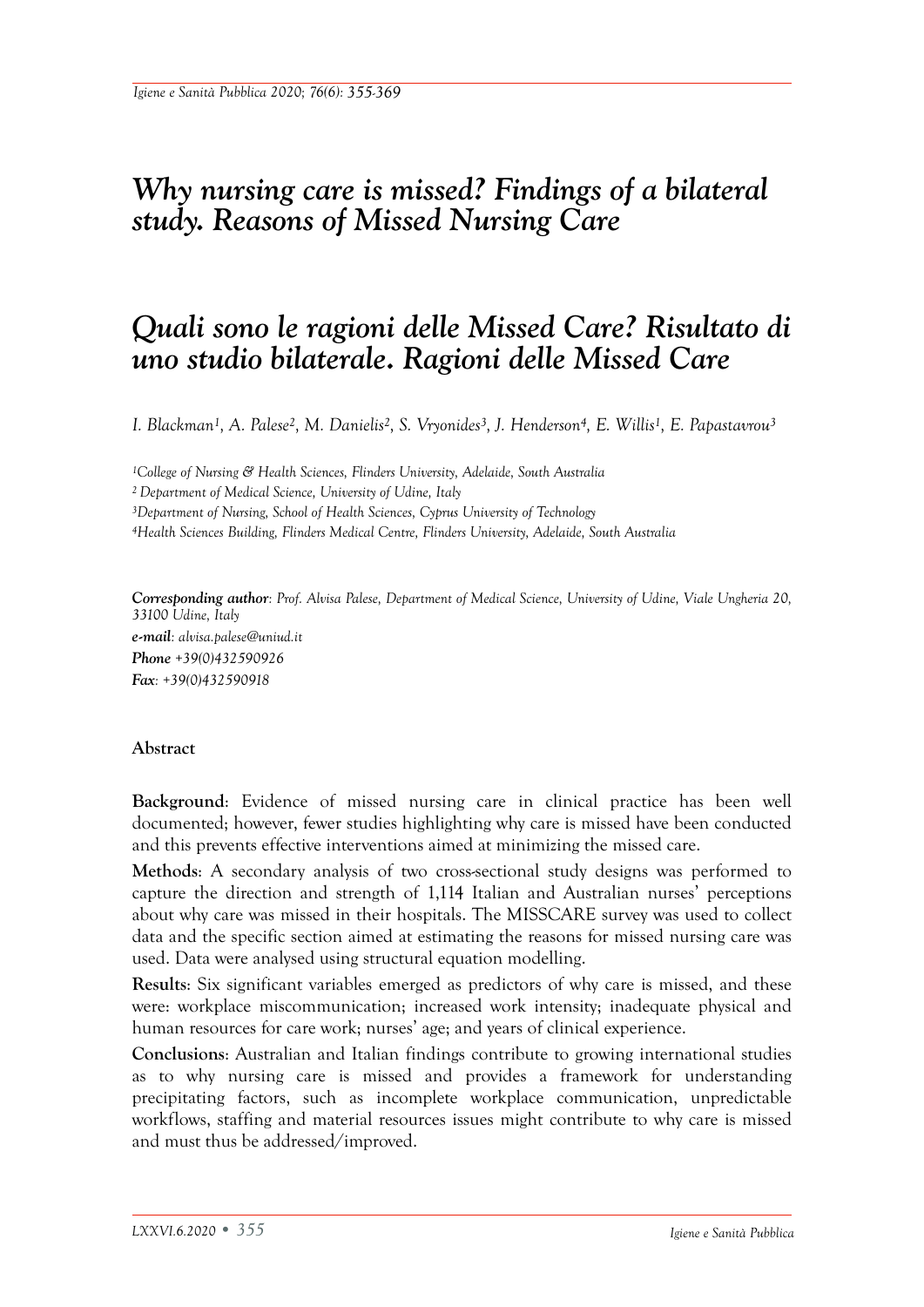## **Riassunto**

**Background**: l'occorrenza di episodi di mancata assistenza infermieristica nella pratica clinica è stata ben documentata; tuttavia, sono stati condotti pochi studi che evidenziano il motivo per cui le cure sono perse o tralasciate e questo impedisce interventi efficaci volti a ridurne al minimo gli episodi.

**Metodi**: è stata condotta un'analisi secondaria approcciando due studi trasversali per catturare la direzione e la forza delle percezioni di 1,114 infermieri italiani e australiani rispetto al motivo per cui l'assistenza è stata persa/tralasciata nei loro ospedali. Per la raccolta dei dati è stata utilizzato lo strumento MISSCARE Survey ed è stata utilizzata la sezione (parte B) volta a stimare i motivi della mancata assistenza infermieristica. I dati sono stati analizzati utilizzando i modelli di equazioni strutturali.

**Risultati**: sei variabili significative sono emerse quali predittori dell'assistenza è persa/ tralasciata: cattiva o povera comunicazione; aumento dell'intensità del lavoro; risorse strutturali/fisiche e umane inadeguate per il lavoro di cura; età degli infermieri; e anni di esperienza clinica.

**Conclusioni**: i risultati australiani e italiani combinati contribuiscono alle evidenze disponibili in campo internazionali sul motivo per cui l'assistenza infermieristica viene persa o tralasciata e fornisce un quadro per la comprensione dei fattori precipitanti, come la comunicazione difficile sul posto di lavoro, i flussi di lavoro imprevedibili, la carenza di personale e di risorse materiali, aspetti sui quali sarebbe utile disegnare interventi specifici.

# **INTRODUZIONE**

Nursing care required by patients is not always given by staff and various tasks are routinely omitted from daily care (1). Such omissions have been called missed nursing care (MC) and have been defined as "*any aspect of required patient care that is omitted or delayed and is influenced by factors in the care environment, affecting nurses' internal processes, that guide them in deciding which activity of nursing care should be missed, should be completed or should be delayed*" (2). Initially, missed care was attributable to inadequate resources for care provision, as well as concurrent and multiple demands on nursing staff in charge of the care (2, 3). Cypriot and Australian studies further attributed MC to communication barriers among staff, ineffective methods for estimating the adequate staff numbers and the skill mix for care delivery (4–6).

With the progressive accumulation of evidence available, a number of other reasons behind why care is missed have been documented as the poor teamwork with ineffective delegation processes to nursing aides (1, 7, 8), working in shifts and its related staff rostering (9) and insufficient levels of clinical experience held by staff (10). Increased overtime requirements have been reported as increasing episodes of MC (11): moreover, the different health-care settings have also been documented as influencing the occurrence of MC; for example, urban vs rural health-care hospitals, or academic vs nonacademic hospitals (12).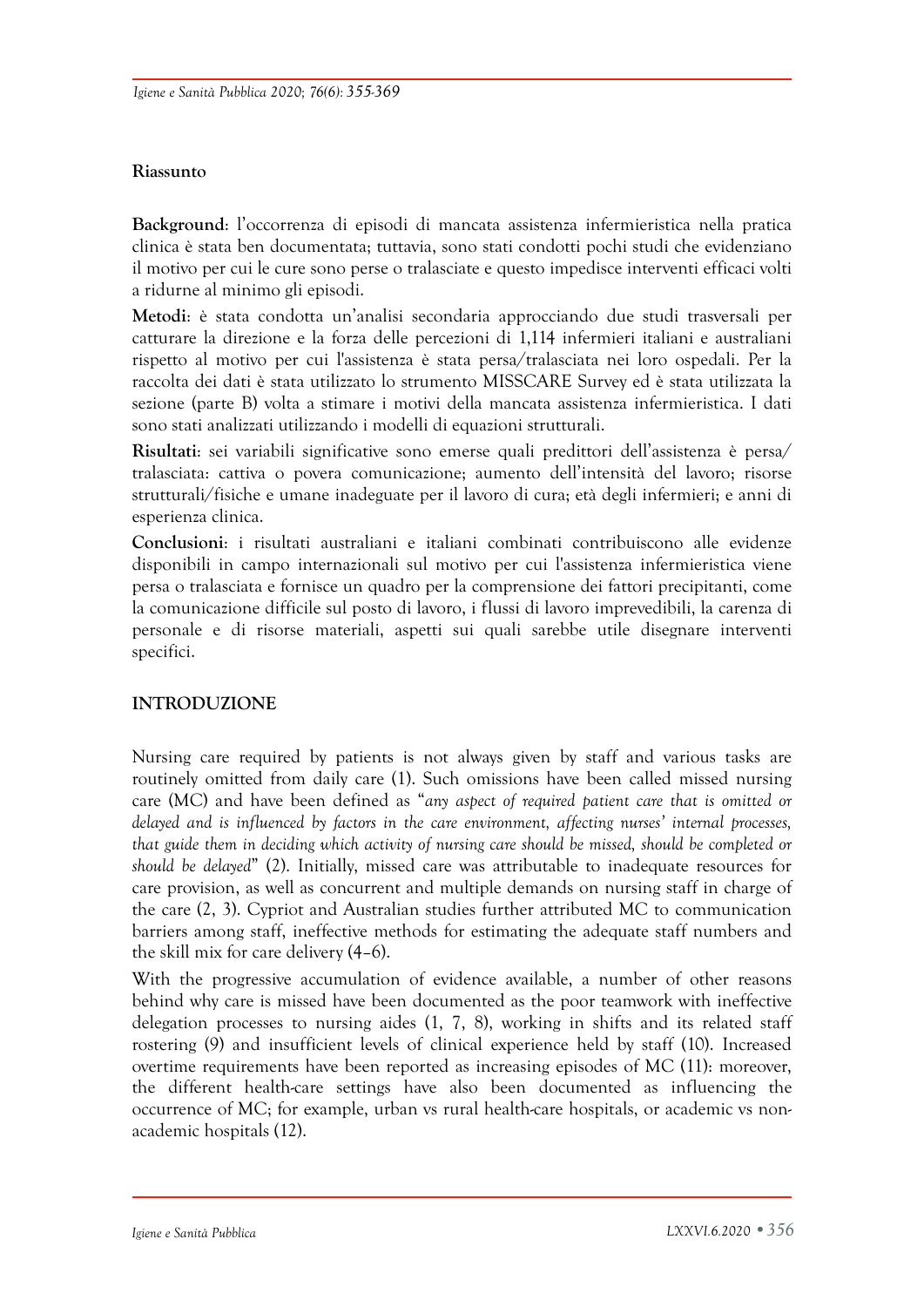It is now broadly accepted that MC is a global occurrence and it negatively affects both the quality of patient's care and safety (3). Consequently, specific strategies are needed to minimize and/or prevent MC  $(3, 4, 13)$ . In designing and testing the effectiveness of these strategies, a greater understanding of why care is missed is needed at the international level. However, a very few studies to date (14–16) have attempted to compare the reported reasons for MC across countries, where different health-care systems and funding schemes might have an influence. Moreover, none of these studies (14–16) have attempted to design and test explicitly a model capable of predicting the reasons behind MC by using modelling statistics.

Therefore, with the intent of covering the gap of the knowledge available, our study is intended to explore Australian and Italian nurses' perceptions regarding why care is missed, by estimating variances in the scores they attributed to MC. These two countries were selected as they had both engaged with quantifying MC in different studies (e.g. 17– 20); therefore, we have considered the value of increasing the understanding of the phenomenon by comparing data collected in primary studies conducted with the same tools and in a similar target population. Our secondary analysis additionally seeks to understand both the magnitude and the strength of influence different factors have on why care is missed, but the strength of influence each of these reasons has on MC.

# **MATERIALS AND METHODS**

#### **Aim and study design**

With the aim of comparing differences, if any, in the predictors of MC in Italy and Australia, a secondary analysis was undertaken by accessing data collected in two primary cross-sectional study designs, one conducted in Australia (17) and one in Italy (18), respectively.

#### **Setting and participants**

Eligible participants in the primary studies (17, 18) were all nurses irrespective of their gender, workplace status, hours worked, their employment setting, pre-registration training type and the type of clinical setting where they were employed at the time of the study. The primary studies involved a total of 1,114 nurses (=750 in the Australian study; 364 in the Italian study).

## **Instruments: the MISSCARE Survey**

The MISSCARE Survey as developed by Kalisch and Williams (21) is aimed at collecting data regarding MC. It is comprised of three sections: (a) participants' demographic and workplace data; (b) a list of nursing care interventions with regards participants is requested to indicate whether these have been missed in the last shift; and, lastly, (c) the reasons why care is missed according to the perception of each participant.

 *LXXVI.6.2020 • 357 Igiene e Sanità Pubblica*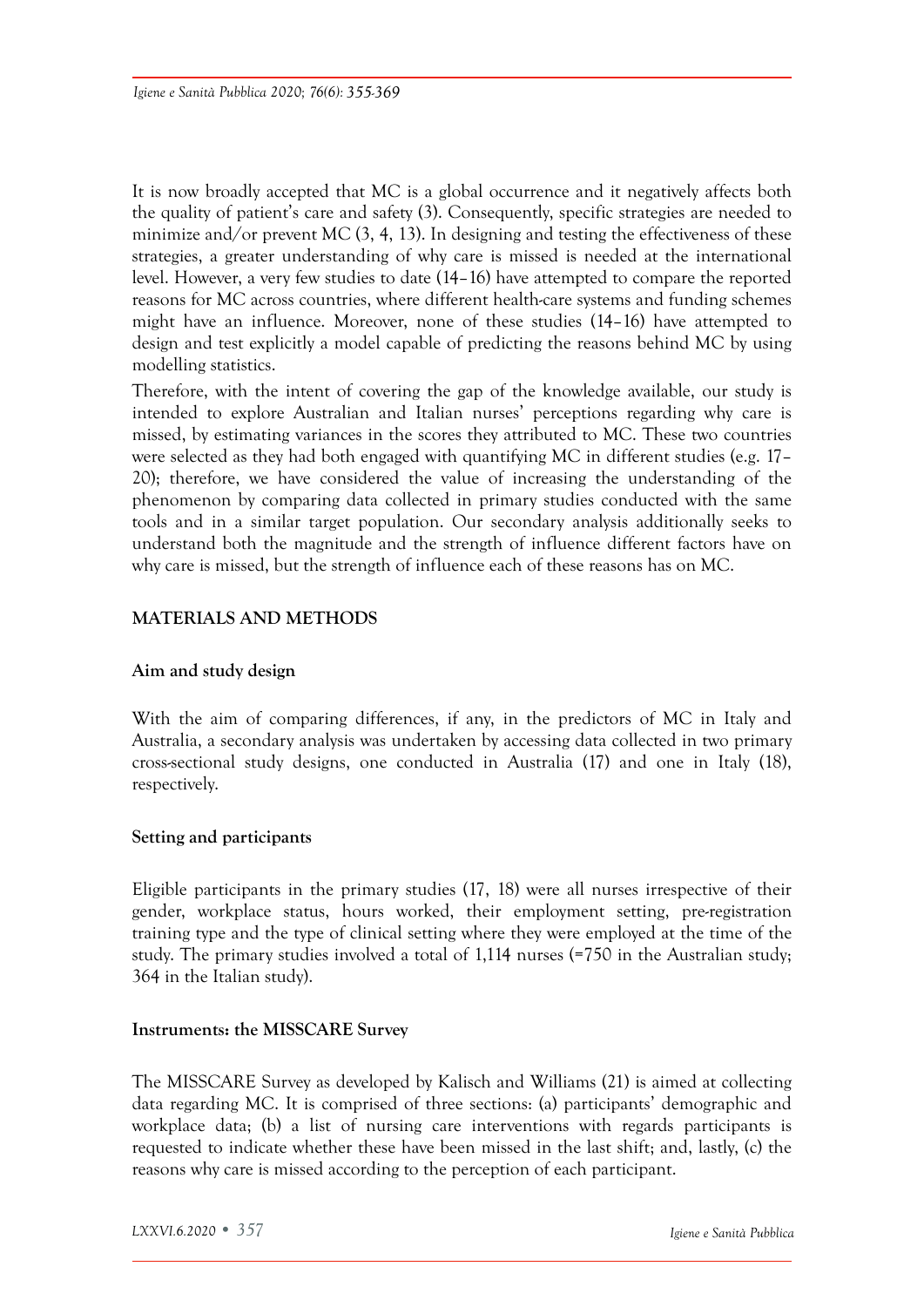Specifically, the third section of the MISSCARE survey formed the foundation of this study, employing a Likert-type rating scale to estimate the Italian and Australian nurses' perceptions regarding the degree of contribution of a set of different reasons in accounting for MC. The Likert scale (namely,  $1=$  not a reason,  $2=$  minor reason,  $3=$ moderate reason, 4= significant reason) reflects a continuum of the degree of nurses' perceptions of the reasons why the care is missed. The 16 items describing the various reasons of missed care are reported in Table 1.

**Table 1**. *Survey items used to describe nurses' perceptions regarding the reasons why care is missed*  (MISSCARE Survey; 21)

| <b>Survey</b><br>item no. | Reason why care is missed <sup>a</sup>                        | <b>Survey</b><br>item no. | Reason why care is missed <sup>a</sup>                           |  |  |
|---------------------------|---------------------------------------------------------------|---------------------------|------------------------------------------------------------------|--|--|
| $\mathbf{1}$              | Inadequate number of staff                                    | 9                         | Tension/communication<br>breakdowns ancillary staff              |  |  |
| 2                         | Caregiver off unit or<br>10<br>unavailable                    |                           | Tension/communication<br>breakdowns between nurses               |  |  |
| 3                         | 11<br>Inadequate number of assistive<br>or clerical personnel |                           | Tension/communication<br>breakdowns with medical staff           |  |  |
| 4                         | Lack of back up support from<br>team members                  | 12                        | Nurse did not communicate that<br>care was not provided          |  |  |
| 5                         | Other departments did not<br>provide the care needed          | 13                        | Urgent patient situations (e.g.,<br>worsening patient condition) |  |  |
| 6                         | Medications not available when<br>needed                      | 14                        | Unexpected rise in patient volume<br>or acuity                   |  |  |
| 7                         | Supplies/equipment not<br>available when needed               | 15                        | Unbalanced patient assignment                                    |  |  |
| 8                         | Inadequate handoff from<br>previous shift                     | 16                        | Heavy admission or discharge<br>activity                         |  |  |

<sup>a</sup>Likert scale used:  $l = not$  a reason,  $2 = minor$  reason,  $3 = moderate$  reason,  $4 = significant$  reason, no.: number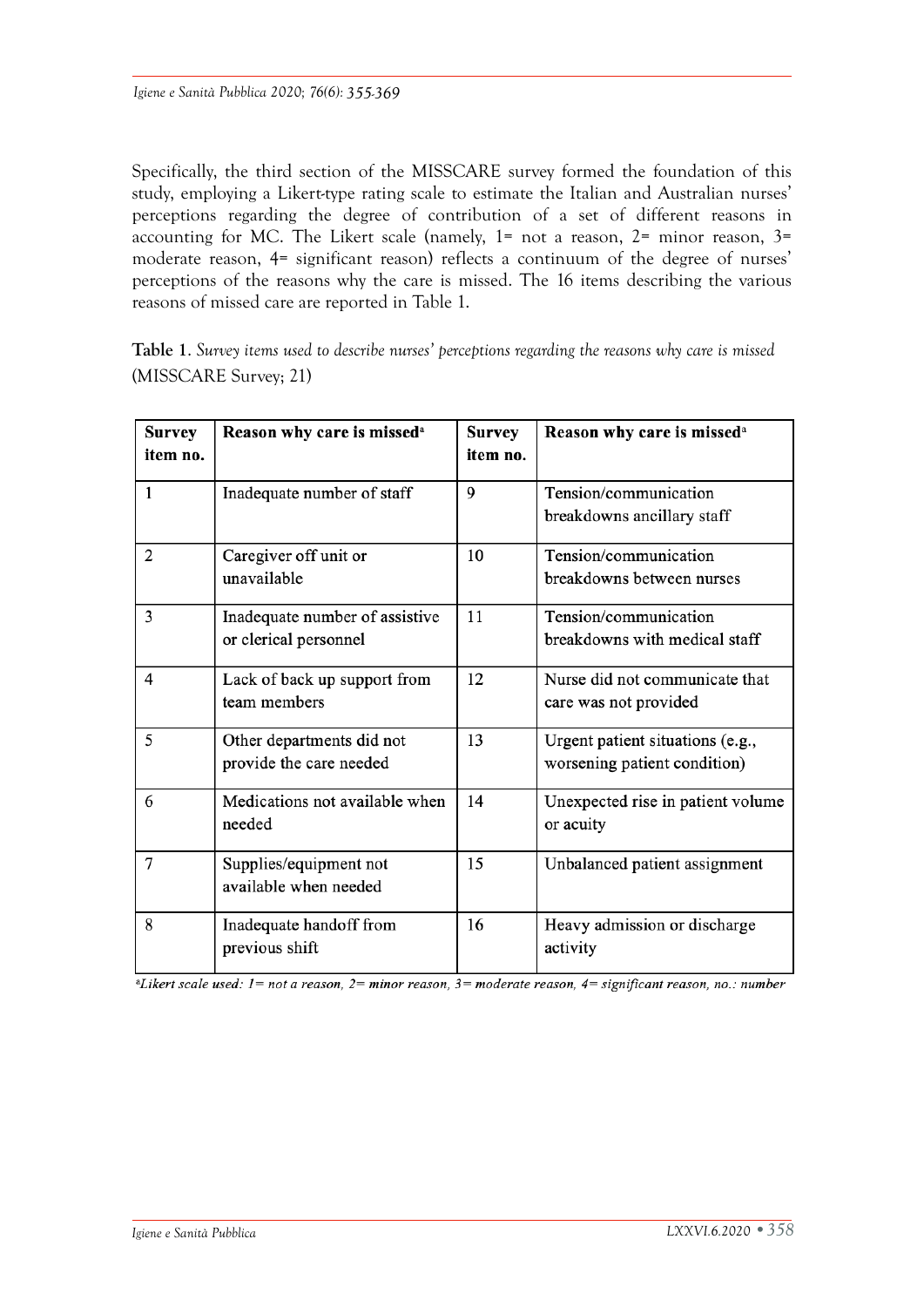# **Data collection**

The MISSCARE Survey was administered in the primary studies (17, 18) in the Italian and English language; variables collected were homogeneous. The administration was performed after having informed the potential participants of the study aims and the data collection procedures. Questionnaires were administered via online (Australia) and paper and pencil (Italy), according to the resources available to conduct the studies.

Only one reminder was given and no rewards were offered to increase participation.

# **Ethical issues**

Data from the Australian component of this study were approved by the (blinded) Social and Research Ethics Committee. Approval in Italy was also obtained (Comitato Etico dell'Azienda Ospedaliera Universitaria Integrata di Verona (Prot. N. 46279, 4 Novembre 2011). Nurses' participation was on a voluntary basis with confidentiality of data ensured both at the individual and at the unit and hospital level.

Data analysis

First, the validity of the MISSCARE survey (21) part B was assessed. Specifically, the Likert scale used to estimate the reasons behind MC were ordinal measures, thus the traditional use of statistics to analyse interval/ratio data was not appropriate as it can give rise to misleading conclusions (22). Additionally, the use of Cronbach's alpha as an index of reliability was discarded in favour of using Rasch analysis, as the former measure was unable to confirm whether the MC survey items were unidimensional, given that all the survey items were measuring the same underlying construct (23). Instead, Rasch modelling was used, as its reliability estimates include both an item (survey) separation index and a person (nurse) separation index, which were 5.10 (reliability 0.83) and 2.20 (reliability 0.83), respectively. This result indicated a most acceptable reliability measure for this study (24) and confirmed that all 16 items were working well individually and collectively in reliably measuring the nurses' perceptions about why care was missed.

Then, the structural equation modelling was designed: a research hypothetical model was generated by sorting the MISSCARE items (as listed in Table 1) into either observable (as listed in Table 2) or unobservable (latent) variables and then linking them, by a prediction statement reflecting why MC occurs in Australia and Italy. The foundation behind the development of the hypothetical model arose from a combination of the relevant literature (2, 4, 18, 25–29) that was known to impact on why care was missed, and the variables already included in the MISSCARE tool.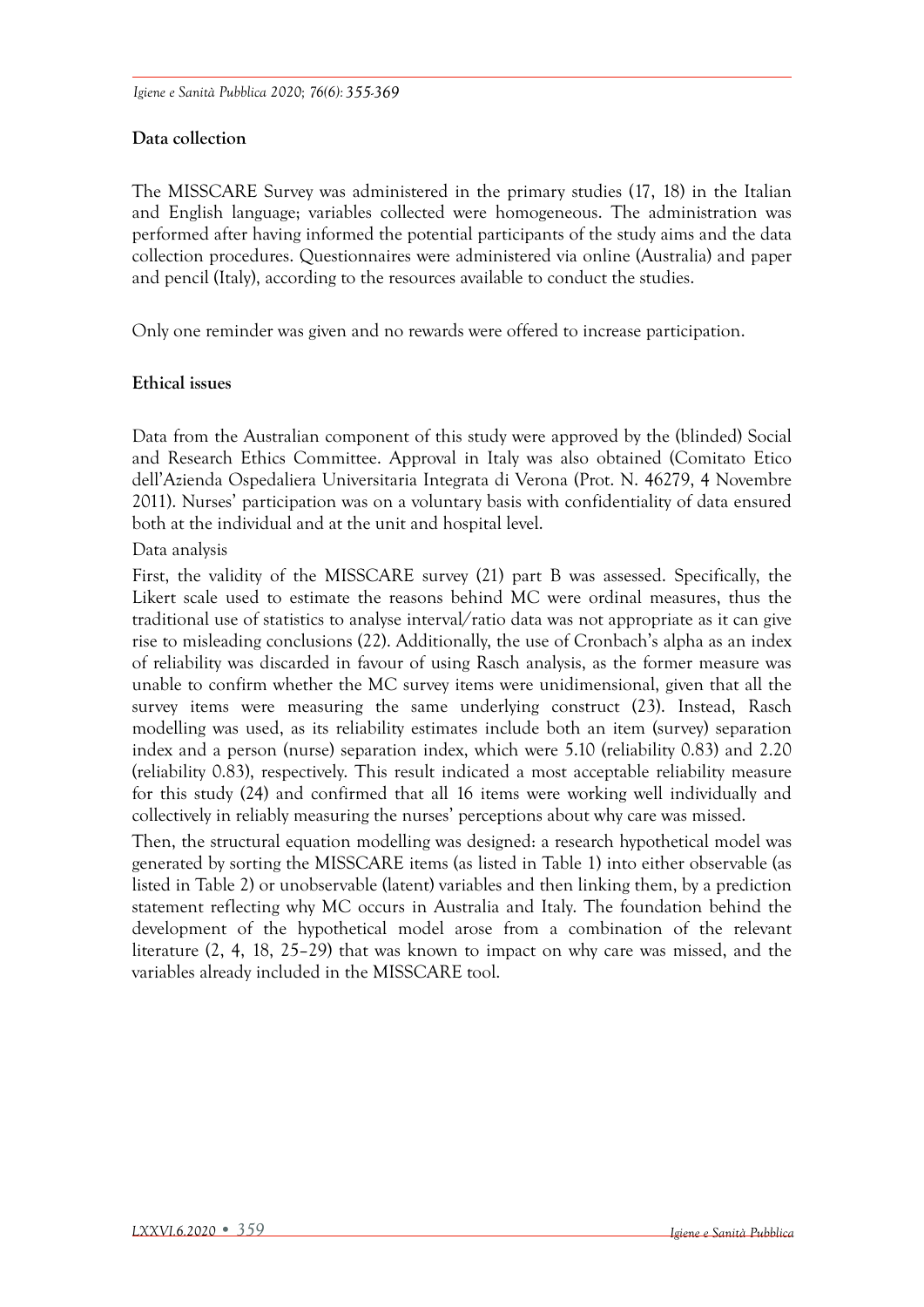| Latent variable definitions <sup>a</sup> | <b>Descriptions of observable variables</b>                           |  |  |  |
|------------------------------------------|-----------------------------------------------------------------------|--|--|--|
| 1. Nurses' country of origin             | 1. Australia 2. Italy                                                 |  |  |  |
| 2. Hospital location                     | 1. Capital City 2. Regional or Provincial                             |  |  |  |
| 3. Gender                                | 1. Female 2. Male                                                     |  |  |  |
| 4. Length of Clinical experience         | Years                                                                 |  |  |  |
| 5. Type of qualifications held           | 1. Hold no university qualification 2. Hold Bachelor degree           |  |  |  |
| 6. Nurses' age                           | Years                                                                 |  |  |  |
| 7. Times absent from clinical            | Number of shifts absent                                               |  |  |  |
| areas over past three months             |                                                                       |  |  |  |
| 8. Provision of staff to provide         | Q1. Inadequate number of staff                                        |  |  |  |
| nursing care                             | Q2. Caregiver off unit or unavailable                                 |  |  |  |
|                                          | Q3. Inadequate number of assistive or clerical personnel              |  |  |  |
|                                          | Q4. Lack of back up support from team members                         |  |  |  |
|                                          | Q5. Other departments did not provide the care needed                 |  |  |  |
| 9. Provision of physical resources       | Q6. Medications not available when needed                             |  |  |  |
| for nursing care                         | Q7. Supplies/equipment not available when needed                      |  |  |  |
| 10. Workplace communication              | Q8. Inadequate handoff from previous shift                            |  |  |  |
| issues                                   | Q9. Tension/communication breakdowns ancillary staff                  |  |  |  |
|                                          | Q10. Tension/communication breakdowns between nurses                  |  |  |  |
|                                          | Q11. Tension/communication breakdowns with medical<br>staff           |  |  |  |
|                                          | Q12. Nurse did not communicate that care was not<br>provided          |  |  |  |
|                                          | Q13. Urgent patient situations (e.g., worsening patient<br>condition) |  |  |  |
|                                          | Q14. Unexpected rise in patient volume or acuity                      |  |  |  |
|                                          | Q15. Unbalanced patient assignment                                    |  |  |  |
|                                          | Q16. Heavy patient admission or discharge activity                    |  |  |  |
| 11. Why Nursing Care is missed           | Total survey scores                                                   |  |  |  |

**Table 2**. *Descriptors of demographic variables that may influence Missed Nursing Care*

<sup>a</sup>derived from the MISSCARE Survey (21)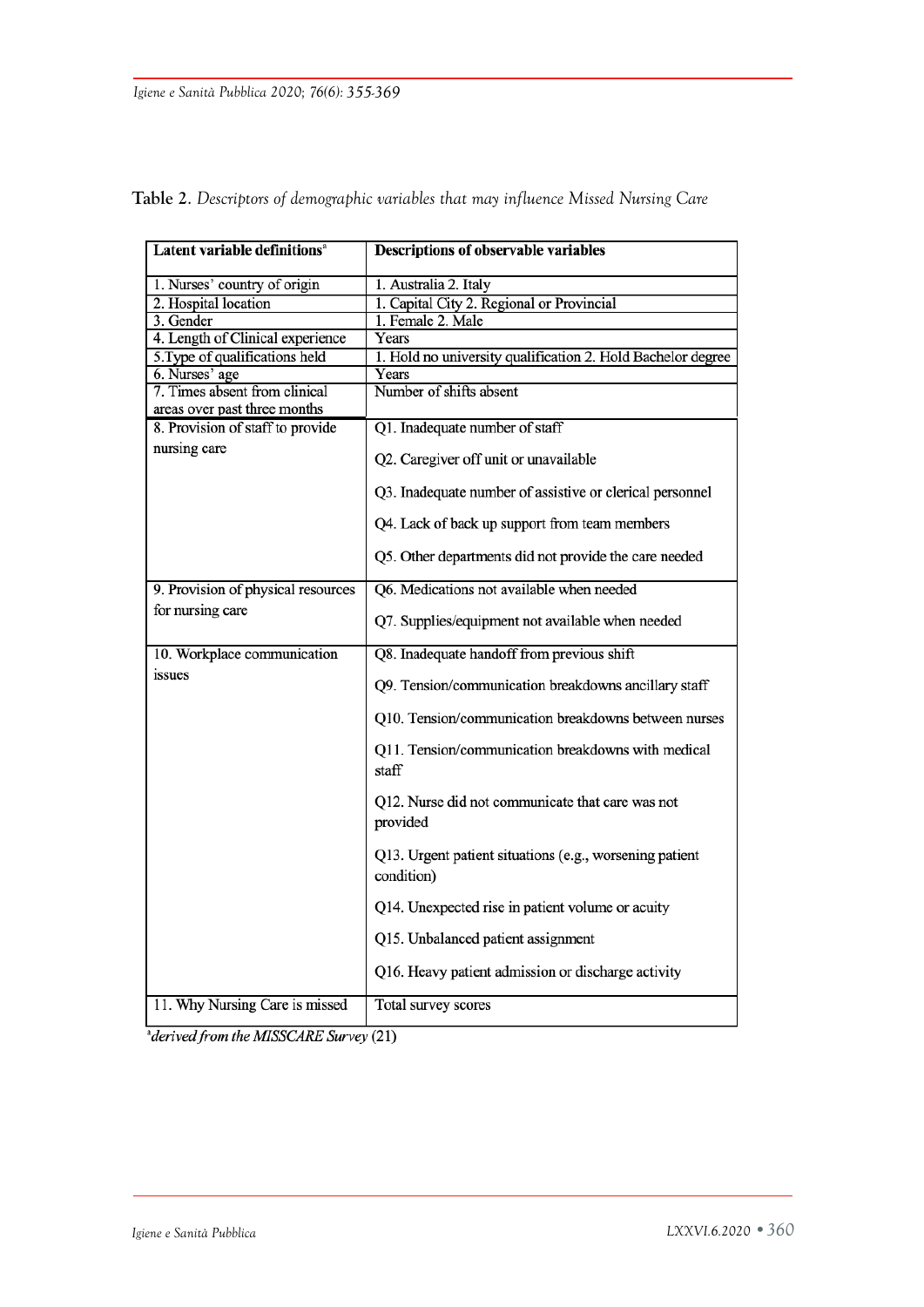Several of the variables used in the study were not directly quantifiable (i.e. were latent), necessitating the use of observable variables to estimate and describe them. Thus, the next step was to represent each variable diagrammatically to reflect the hypothetical relationships that were thought to exist between them and why care was missed (see Figure 1). Specifically, it was hypothesized that all 12 variables would have a statistically significant impact on why care was missed. In Figure 1, the variables presented as ellipses represent latent variables, which in turn have been defined by their indicator variables (shown as rectangles).



**Figure 1**. *Hypothetical model predicting those variables that will influence why Australian and Italian nurses perceptions of MC reasons* 

*Absenteeism: Time absent from clinical areas over past three months, Aust: Australia, Bach: Bachelor degree, CapCity: Capital City, Clin Exper: Length of Clinical experience, Comm'n factors: Workplace communication issues, Country origin: Nurses' country of origin, F'male: Female, Hosp. location: Hospital location, M/C: Missed Nursing care, nonuni: Non-university, No. of shifts: Number of shifts absent, Q1: Inadequate number of staff, Q2: Caregiver off unit or unavailable, Q3: Inadequate number of assistive or clerical personnel, Q4: Lack of back up support from team members, Q5: Other departments did not provide the care needed, Q6: Medications not available when needed, Q7: Supplies/equipment not available when needed, Q8: Inadequate handoff from previous shift, Q9: Tension/ communication breakdowns ancillary staff, Q10: Tension/communication breakdowns between nurses, Q11: Tension/ communication breakdowns with medical staff, Q12: Nurse did not communicate that care was not provided, Q13: Urgent patient situations (e.g., worsening patient condition), Q14: Unexpected rise in patient volume or acuity, Q15: Unbalanced patient assignment, Q16: Heavy patient admission or discharge activity, Quals. Held: Type of qualifications held, Reg./ Provinc: Regional or Provincial, Resource provision: Provision of physical resources for nursing care, Staffing provision: Provision of staff to provide nursing care, Why nurs'g is missed: Why Nursing Care is missed*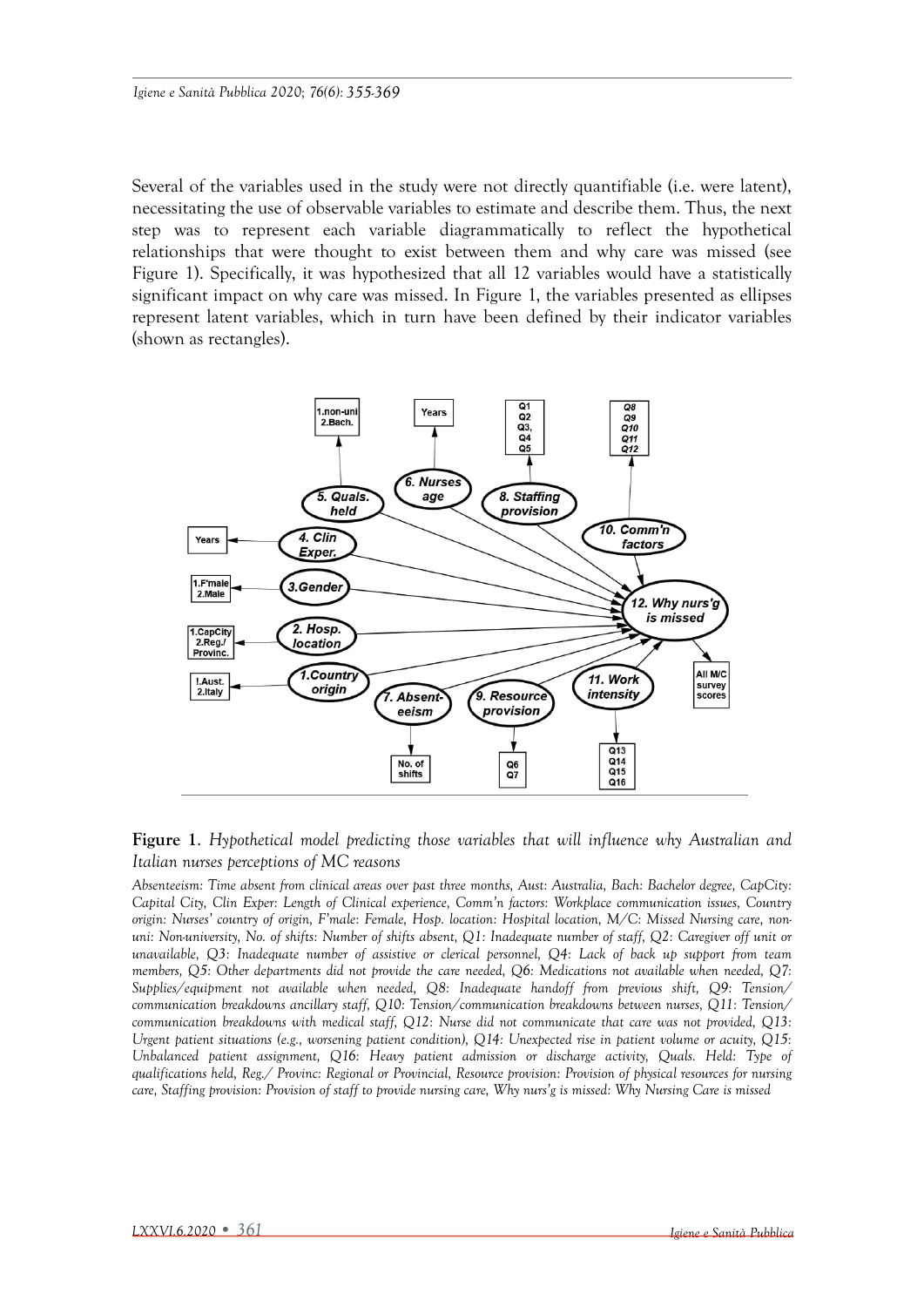To obtain a more holistic picture as to why nursing care was missed, the SMARTPLS (version 2.0) as developed by Hansmans and Ringle (30) was used to analyse available data. This program performs structural equational modelling and is highly appropriate for analysing and predicting relationships among data that are not normally distributed; moreover, it provides sufficiently robust information about the relationships of variables contributing to missed care, even when the data set consists of a relatively small number of cases (31).

## **RESULTS**

#### **Participants**

The primary studies involved a total of 1,114 nurses (Table 3), the majority of them recruited by the Australian study (=750) as compared to that conducted in Italy (=364). Both studies recruited mainly female nurses (Australian sample= 95%; Italian sample=88%). Moreover, while the Australian nurses were mainly aged from 55 to  $> 65$ years (50%), those who responded to the Italian study were aged mainly from 25 to 44 years (68%). In both studies the majority of nurses were educated to the academic levels (Australian sample= 41%; Italian sample=70%); however, while around a quarter of Australian nurses reported an advanced education (=27%), none of those involved in the Italian study had an advanced education. The hospitals where nurses were working at the time of the primary study were mainly located in cities in Australia (=63%), compared to the Italian sample where the majority of them were working in rural or provincially based hospitals (=77%). Moreover, while the majority (=61%) of the Italian sample reported up to 4 years' experience as a nurse, Australian nurses mainly had from 8 to > 15 years of experience (=72%).

| <b>Variables</b>      | <b>Total (N=1114)</b> |                | <b>Nurses of Australian</b><br>Origin $(N=750)$ |               | <b>Nurses of Italian</b><br>Origin $(N=364)$ |               |
|-----------------------|-----------------------|----------------|-------------------------------------------------|---------------|----------------------------------------------|---------------|
|                       | <b>Number</b>         | $\frac{0}{0}$  | <b>Number</b>                                   | $\frac{0}{0}$ | <b>Number</b>                                | $\frac{0}{0}$ |
| Nurses' gender        |                       |                |                                                 |               |                                              |               |
| Female                | 1034                  | 93             | 712                                             | 95            | 322                                          | 88            |
| Male                  | 80                    | $\overline{7}$ | 38                                              | 5             | 42                                           | 12            |
| Nurses' age, years    |                       |                |                                                 |               |                                              |               |
| <25                   | 77                    | 7              | 52                                              | 7             | 25                                           | 7             |
| $25 - 34$             | 281                   | 25             | 181                                             | 24            | 100                                          | 28            |
|                       |                       |                |                                                 |               |                                              |               |
| 35-44                 | 267                   | 24             | 120                                             | 16            | 147                                          | 40            |
| 45-54                 | 277                   | 25             | 196                                             | 26            | 81                                           | 22            |
| 55-64                 | 193                   | 17             | 182                                             | 24            | 11                                           | 3             |
| >65                   | 19                    | $\overline{c}$ | 19                                              | 3             | $\mathbf{0}$                                 | $\theta$      |
| Nurses' highest       |                       |                |                                                 |               |                                              |               |
| qualification         |                       |                |                                                 |               |                                              |               |
| Non-university        | 347                   | 31             | 238                                             | 32            | 109                                          | 30            |
| Bachelor degree       | 562                   | 51             | 307                                             | 41            | 255                                          | 70            |
| Above Bachelor        | 205                   | 18             | 205                                             | 27            | $\mathbf{0}$                                 | $\theta$      |
| degree                |                       |                |                                                 |               |                                              |               |
| Hospital location     |                       |                |                                                 |               |                                              |               |
| City or urban based   | 558                   | 50             | 474                                             | 63            | 84                                           | 23            |
| Rural or provincially | 556                   | 50             | 276                                             | 37            | 280                                          | 77            |
| based                 |                       |                |                                                 |               |                                              |               |
| Nurses' length of     |                       |                |                                                 |               |                                              |               |
| clinical experience   |                       |                |                                                 |               |                                              |               |
| Up to 1 year          | 102                   | 11             | 31                                              | 4             | 71                                           | 19            |
| Up to 4 years         | 296                   | 23             | 148                                             | 20            | 148                                          | 42            |
| Up to 8 years         | 288                   | 26             | 143                                             | 19            | 145                                          | 39            |
| Up to 15 years        | 145                   | 14             | 145                                             | 19            | $\mathbf{0}$                                 | $\mathbf{0}$  |
| $>15$ years           | 283                   | 26             | 283                                             | 38            | $\bf{0}$                                     | $\bf{0}$      |

|  | Table 3. Demographic variables of Australian and Italian nurses |
|--|-----------------------------------------------------------------|
|--|-----------------------------------------------------------------|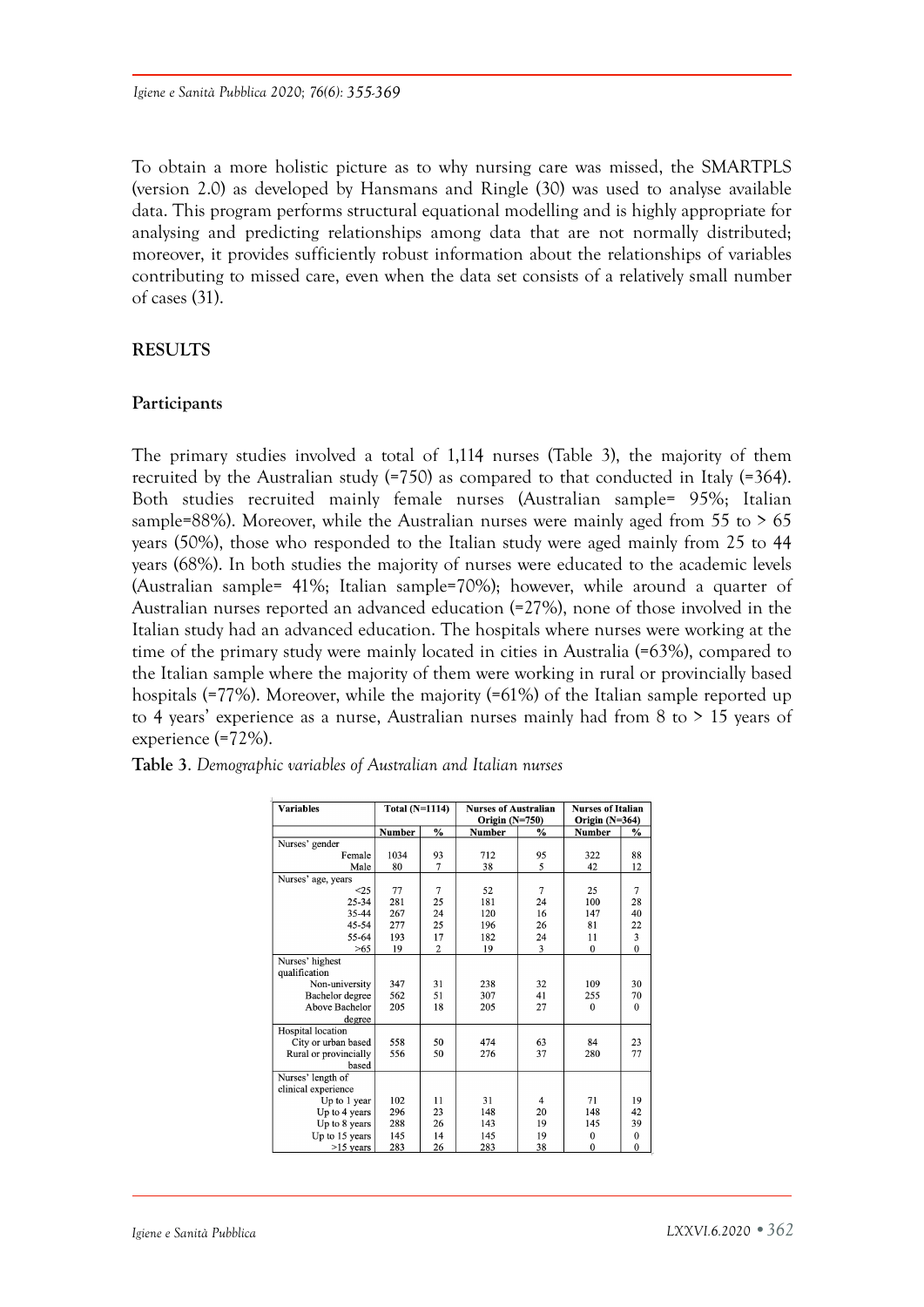#### **Predicting the reasons for missed care**

Figure 2 explores the interactive effects that the different factors have on each other and why care was reported as being missed, along with their estimated degrees of influence. The inner model (namely, the 'measurement model') is composed of the latent (underlying) variables (shown as ellipses), and they together with their associated numerical values (coefficients) indicate the direction and magnitude of influence these variables are exerting on each other, and on the global scores underpinning why care is missed. The higher the coefficient value, the stronger the predictive relationship between the interconnecting variables.



**Figure 2**. *The final model predicting the reasons for reported missed Italian and Australian care*   $(b=0.05 * \& b=0.001**)$ 

*Absenteeism: Time absent from clinical areas over past three months, Aust: Australia, Bach: Bachelor degree, CapCity: Capital City, Clin Exper: Length of Clinical experience, Comm'n factors: Workplace communication issues, Country origin: Nurses' country of origin, F'male: Female, Hosp. location: Hospital location, M/C: Missed Nursing care, nonuni: Non-university, No. of shifts: Number of shifts absent, Q1: Inadequate number of staff, Q2: Caregiver off unit or unavailable, Q3: Inadequate number of assistive or clerical personnel, Q4: Lack of back up support from team members, Q5: Other departments did not provide the care needed, Q6: Medications not available when needed, Q7: Supplies/equipment not available when needed, Q8: Inadequate handoff from previous shift, Q9: Tension/ communication breakdowns ancillary staff, Q10: Tension/communication breakdowns between nurses, Q11: Tension/ communication breakdowns with medical staff, Q12: Nurse did not communicate that care was not provided, Q13: Urgent patient situations (e.g., worsening patient condition), Q14: Unexpected rise in patient volume or acuity, Q15: Unbalanced patient assignment, Q16: Heavy patient admission or discharge activity, Quals. Held: Type of qualifications held, Reg./ Provinc: Regional or Provincial, Resource provision: Provision of physical resources for nursing*  care, Staffing provision: Provision of staff to provide nursing care, Why nurs'g is missed: Why Nursing Care is missed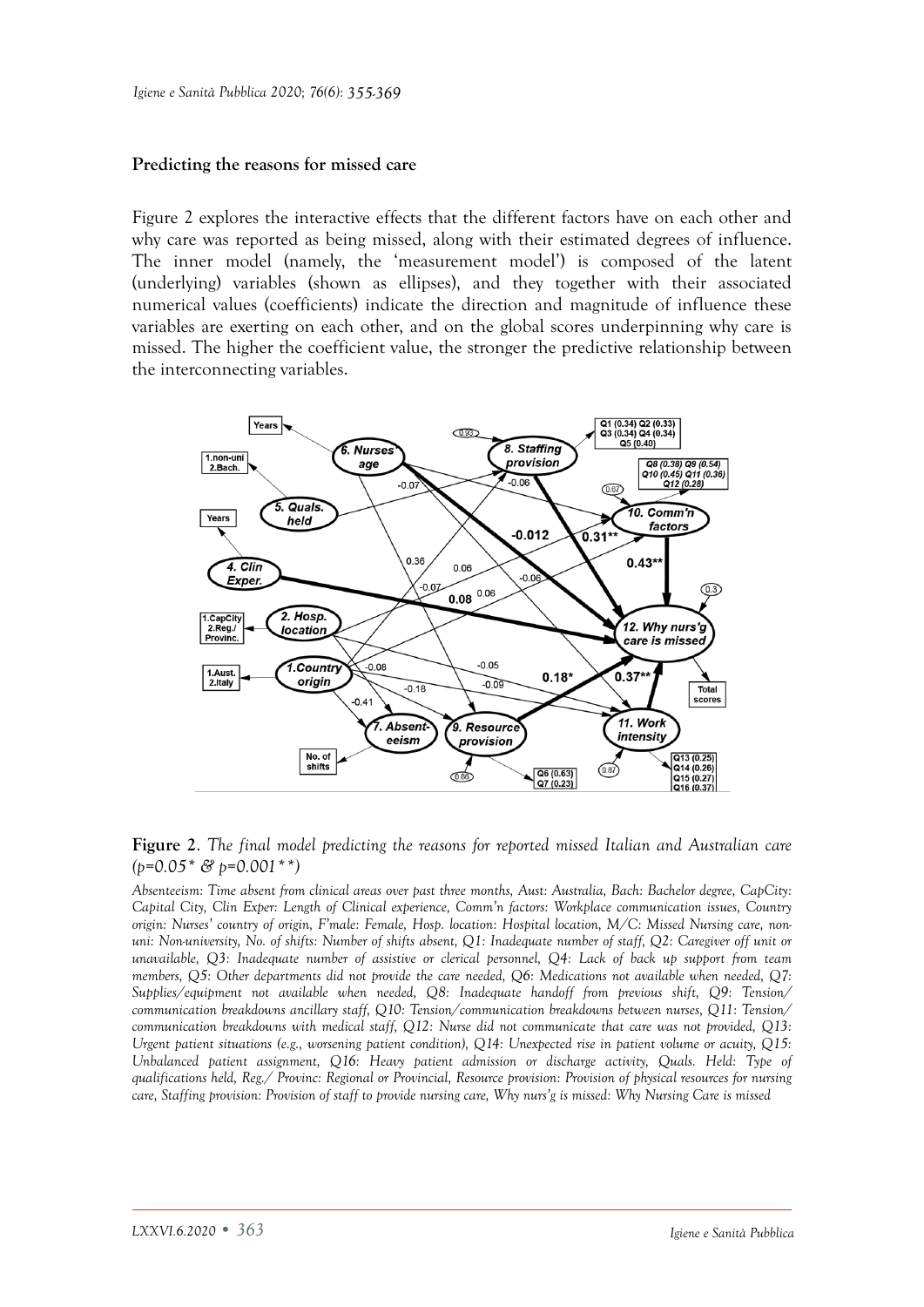As reported in Figure 2, there emerged six statistically significant variables directly influencing why nursing care was reported as missed, as indicated by both Italian and Australian nurses. These influences can be identified by the six (bold) arrows that point to the reasons for the missed nursing care variable as reported in total scores (variable no. 12).

Communication factors among the various types of ca–re providers (variable no. 10) was the most important variable in accounting for why care was missed (coefficient of +0.43 with confidence interval [CI] 95% 2.20–2.40). This path demonstrates that when communication tensions between staff – such as nurses' aides, nursing or medical staff – were present, this contributed significantly to as a primary reason behind MC.

The second set of factors accounting for why care was missed, were those relating to the increased work intensity (variable no. 11) with a coefficient of +0.37 and a CI 95% 2.98– 3.12. This path illustrates that when a patient's condition deteriorated, or when there were increases in admissions and discharges, these factors contributing to MC increased correspondingly.

A third significant influence was the lack of available staff to provide care (variable no. 8), with a coefficient of +0.31 and a CI 95% 3.03–3.15. This relationship confirmed that inadequate human resources to provide care as perceived by nurses, contributed strongly to MC.

A fourth variable demonstrated the importance of having adequate physical resources, such as equipment and supplies, to provide care for patients (variable no. 9 with a significant coefficient of +0.18 and CI 95% 2.38–2.51). This path also confirmed that when nurses perceived insufficient resources to provide care, the care was more likely to be reported as missed. The fifth and the sixth variables were, respectively, the effect of/the influence of clinical experience (coefficient +0.08) and the age of the nurses (coefficient -0.012) on MC.

# **DISCUSSION**

Missed care has been defined as an international phenomenon that merits being continuously studied. Missing elements of nursing care can affect patients' safety and, in the long term, increase nurses' dissatisfaction and the intention to leave the profession. Although several primary studies and systematic reviews have been performed to date (e.g., 2, 4, 17, 18, 25–29), the lack of strong evidence on predictors prevents the development of interventions aimed at minimizing MC. Therefore, we have approached two databases of primary studies with the main intent of exploring MC predictors at the overall level. Moreover, we have undertaken a secondary analysis because collecting new data might be inefficient and increase the burden of nurses in participating in a new survey. Furthermore, the findings suggest that no differences at the country level have emerged; however, the nurses' profile was non-homogeneous (e.g. age, qualification, clinical experiences), suggesting that findings should also be considered in this light.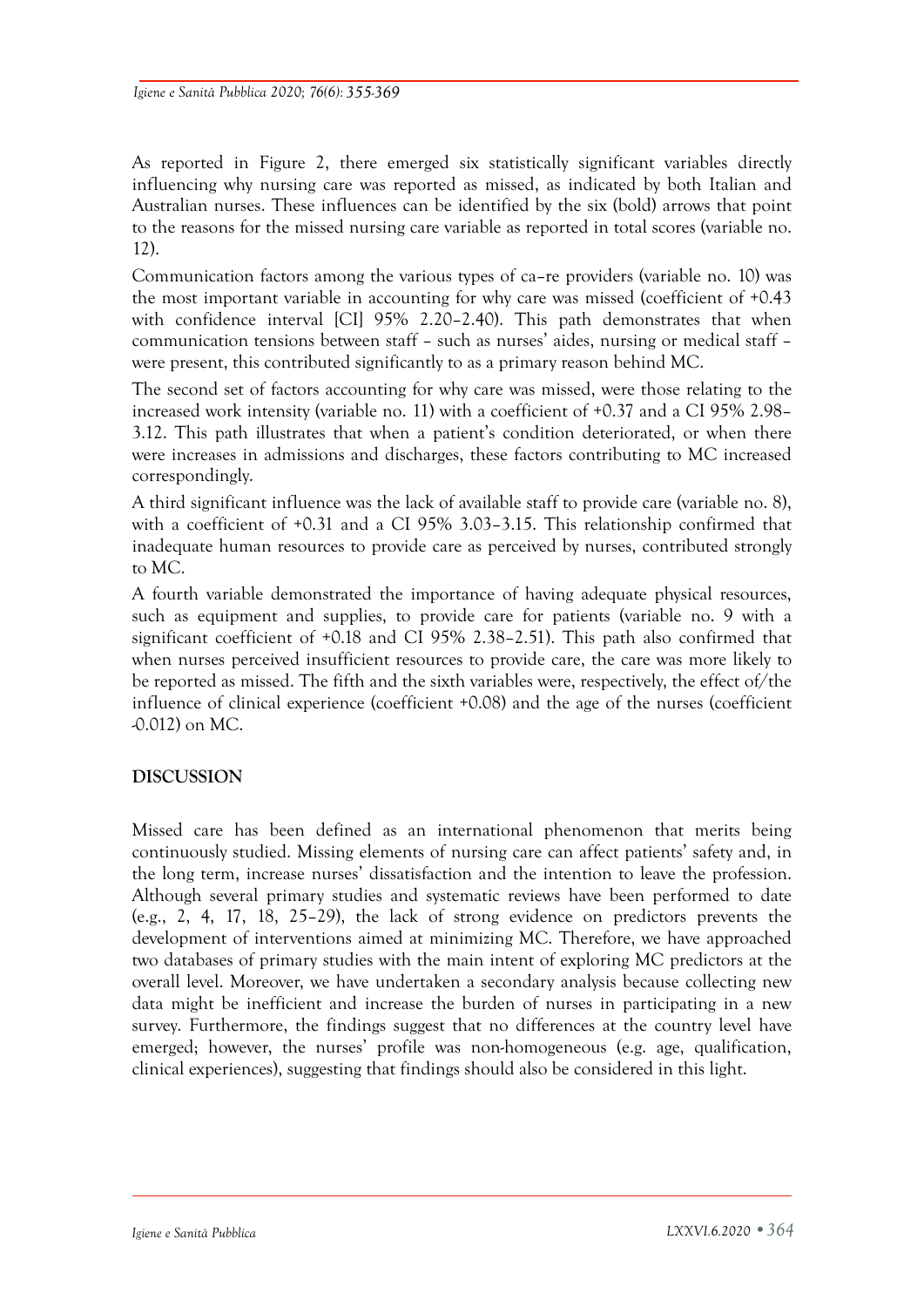# *Communication issues as a predictor for why care is missed*

Communication factors between the various types of care providers was found to be the most important variable in accounting for MC. This is in contrast to Blackman et al. (17) in their Australian study, where it was found that inadequate human and material resources had the strongest influence on why care was missed, followed by staffs' increased work intensity.

An earlier Italian study reported unexpected rises in patient volume and acuity as the strongest reason for MC, followed by the inadequate number of staff, the increased admissions and discharges, the inadequate number of assistive personnel and the urgent/ instable clinical condition of the patients (18). That study also found fewer Italian staff reporting overall communication issues a threat to MC, but specific communication tensions between registered nurses and nurse assistants did exist and was predictive for MC (18). The findings of previous MC studies conducted in countries also appear to be mixed, with Lebanese nurses reporting more communication and material resource problems than nurses in the USA (32). Conversely, the Kalisch et al. study (14) in both the United States and Turkey, reported inadequate labour resources to be the most prevalent reason behind MC, with insufficient material resources the next factor attributing to missed care. However, despite not being ranked in order of attribution for why MC occurs, other international studies have documented that communication tensions were a feature associated with MC by nurses working in New Zealand (33), the United States (7, 34), Brazil (35), Cyprus (4, 29, 36) and in Australia (5, 12, 17, 37-39), but was not a major attributable factor in Europe (16) or in Britain (40).

Communication tensions between nurses and medical staff have also been reported as an important cause leading to MC in most studies carried out by Kalisch (1, 2, 14, 15) and where it was found that nurses take their prioritization of care decisions based on physician orders (29, 33). Ineffective communication between nurses arising from an inadequate handover from previous shifts or from other units and departments regarding the health-care status of patients was found to be a reason for MC in this study. Ineffective communication can result in fragmented care and might potentially put patients at risk of injury, or of receiving a poor- quality of care. One way to minimize this factor, is to standardize handover communication processes between staff in hospitals (41). Early outcomes of studies suggested that revising handovers processes might reverse the trend of missed care, given the occurrence of communication problems across all workplace settings (42). Another way to improve this important part of patient care in hospitals is to organize joint educational opportunities for all health-care staff, including nurses, physicians, other health-care staff and nurses' aides, focusing particularly on the effectiveness of communication among different professionals, both within and across units and/or hospital departments.

Increased work intensity and staff provision as factors for why care is missed.

Unexpected variations in the needs of the patients have emerged as increasing the risk of MC: patients with increased need of nursing care due, for example, to urgent conditions, are prioritized and those who are stable might receive less nursing care. Dealing with variations in the care need is more challenging when there is a lack of nursing resources, as emerged in our study as a predictor of MC.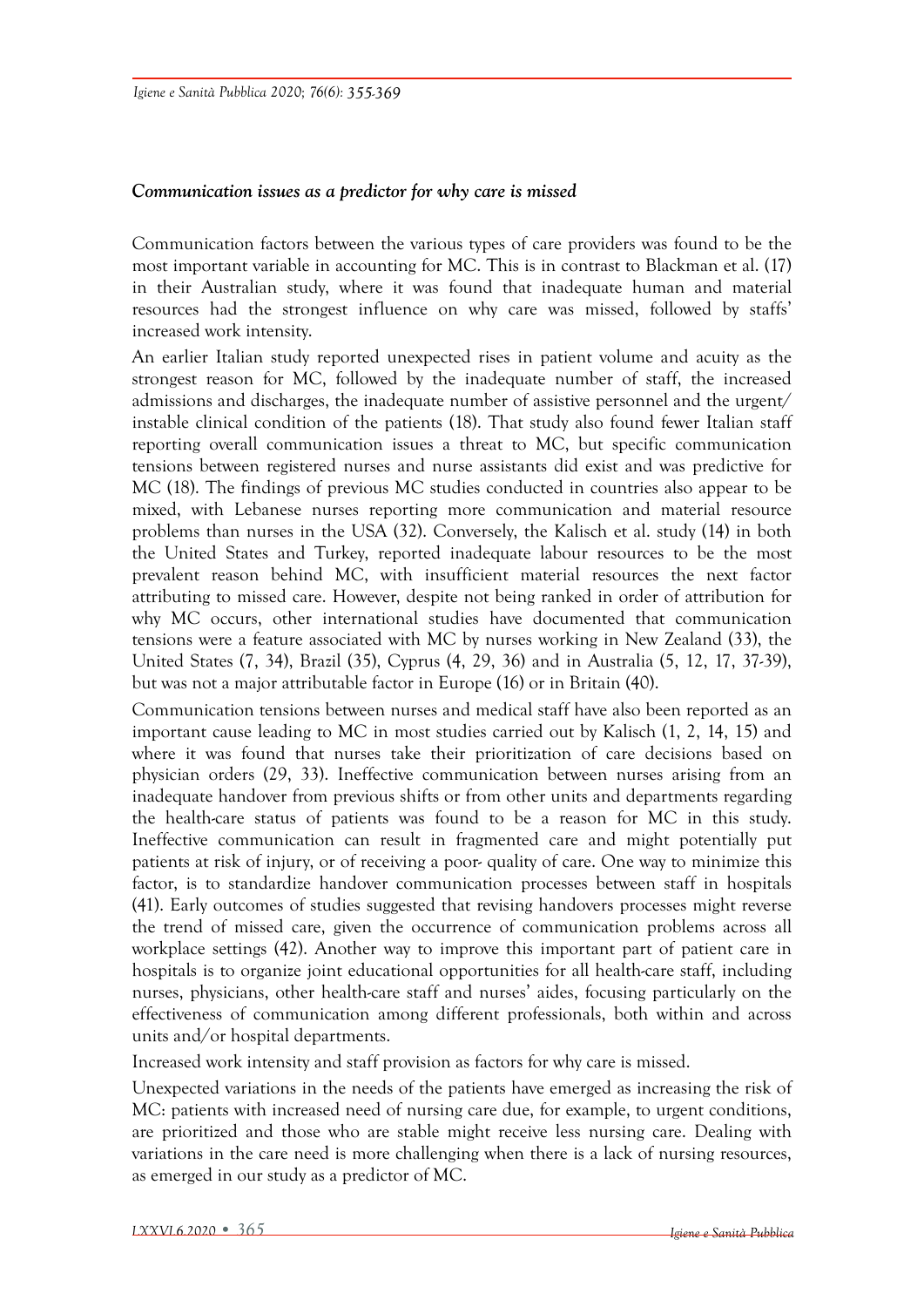Several working positions for registered nurses in Italian hospitals have been substituted recently for nursing assistants (43), by changing the skill mix (44). Specifically, the Italian National Health System has been faced recently with several reforms and austerity measures, which have caused a significant reduction in nursing resources with increased nursing staffs' workloads (18). Alongside the need to revise the amount of nursing resources devoted to patients' care there is also a need to increase the cooperation between nursing assistants and nurses that might currently be being prevented due to role confusion (43).

However, a successful delegation by registered nurses to nurse aides requires clear communication and a positive relationship between them, as well as a manageable workload (45). One recent study (46) found that introducing nurse aides instead of registered nurses has been linked to poorer quality of care and increased patient mortality. Thus, when policymakers make decisions regarding the revision of staff skill mix in hospitals, very careful consideration must be given to ensure that proper supervision and coaching of non-qualified or assistive staff is in place. As patient care in hospitals is often extremely complex and unpredictable, it is not always appropriate to delegate all aspects of care to non-qualified staff. Moreover, alongside the need to provide the right amount of nursing care, designing flexible mechanisms to increase the nursing workforce in case of unpredictable events might be useful.

#### *Resource provision as a factor for why care is missed*

The outcomes of this study also indicated that being a nurse with longer clinical experience was predictive of why MC existed, while being of younger age was slightly protective. In light of the limited magnitude of these predictors, it is reasonable to argue that the more experienced registered nurses perceived a higher occurrence of MC because of the decreased work capacity, as well as because they might compare the current situation with their past when the amount of nursing resources were higher, thus allowing them to fulfil the nursing care required.

#### *Limitations of this study*

The outcomes of this study can only be considered as valid in the context of this study's sample, which was from a group of nurses working in Australia and in Italy, thus they do not reflect all nurses working in these two countries. Moreover, in reporting the findings, we have emphasized those variables directly involved as reasons for MC. While the data arising from the survey items and participants' item responses show good reliability, there is a need to design further primary studies to substantiate the relationships between MC and reasons forwhy care is missed.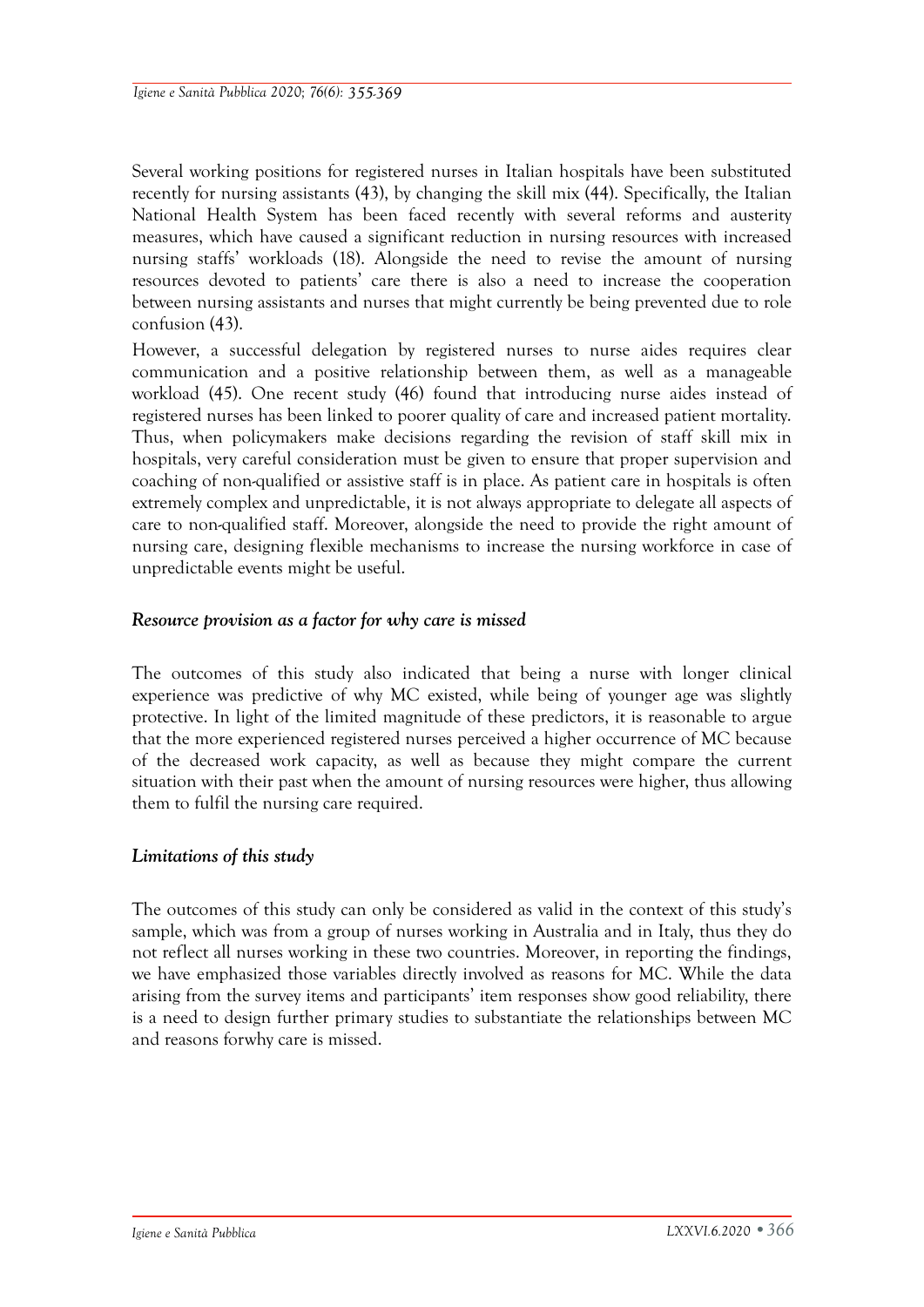# **CONCLUSIONS**

This study sought to identify statistically significant antecedents and their magnitude that explain why care was missed in two different countries. While 12 variables were hypothesized to account for why care was missed, six emerged as direct predictors, namely workplace communication issues, increased work intensity, the allocation of physical and human resources to provide care, nursing staff age and the length of their clinical experience. With the cumulative evidence obtained in future studies, managerial strategies aimed at addressing modifiable factors can be designed, tested for their effectiveness and implemented.

# **BIBLIOGRAPHY**

- 1. Kalisch B. Missed nursing care: a qualitative study. J Nurs Care Qual 2006; 21: 306-13.
- 2. Kalisch B, Lanstrom G, Hinshaw A. Missed nursing care: a concept analysis. J Adv Nurs 2009; 65: 1509-17.
- 3. Jones T, Hamilton P, Murry N. Unfinished nursing care, missed care, and implicitly rationed care: state of the science review. Int J Nurs Stud 2015; 39: 1121-37.
- 4. Papastavrou E, Andreou P, Efstathiou G. Rationing of nursing care and nurse– patient outcomes: a systematic review of quantitative studies. Int J Health Plann Manage 2014a; 29: 3-25.
- 5. Verrall C, Abery E, Harvey C, et al. Nurses and midwives' perceptions of missed nursing

care: a South Australian study. Collegian 2015; 22: 413-20.

6. Schubert M, Clarke S, Aiken L, DeGeest S. Associations between rationing of nursing care

and inpatient mortality in Swiss hospitals. Int J Qual Health Care 2012; 24: 230-8.

- 7. Bittner N, Gravlin G. Critical thinking, delegation, and missed care in nursing practice. J
	- Nurs Adm 2009; 39: 142-6.
- 8. Kalisch B, Lee K. The impact of teamwork on missed nursing care. Nurs Outlook 2010; 58: 233-41.
- 9. Hamilton P, Mathur S, Hemeinhardt G, Eschiti V, Campbell M. Expanding what we know

about off-peak mortality in hospitals. J Nurs Adm 2010; 40: 124-8.

10. Al-KandariF,ThomasD.Factorscontributingtonursingtaskincompletionasperceived by nurses working in Kuwait general hospitals. J Clin Nurs 2009; 24: 3430-40.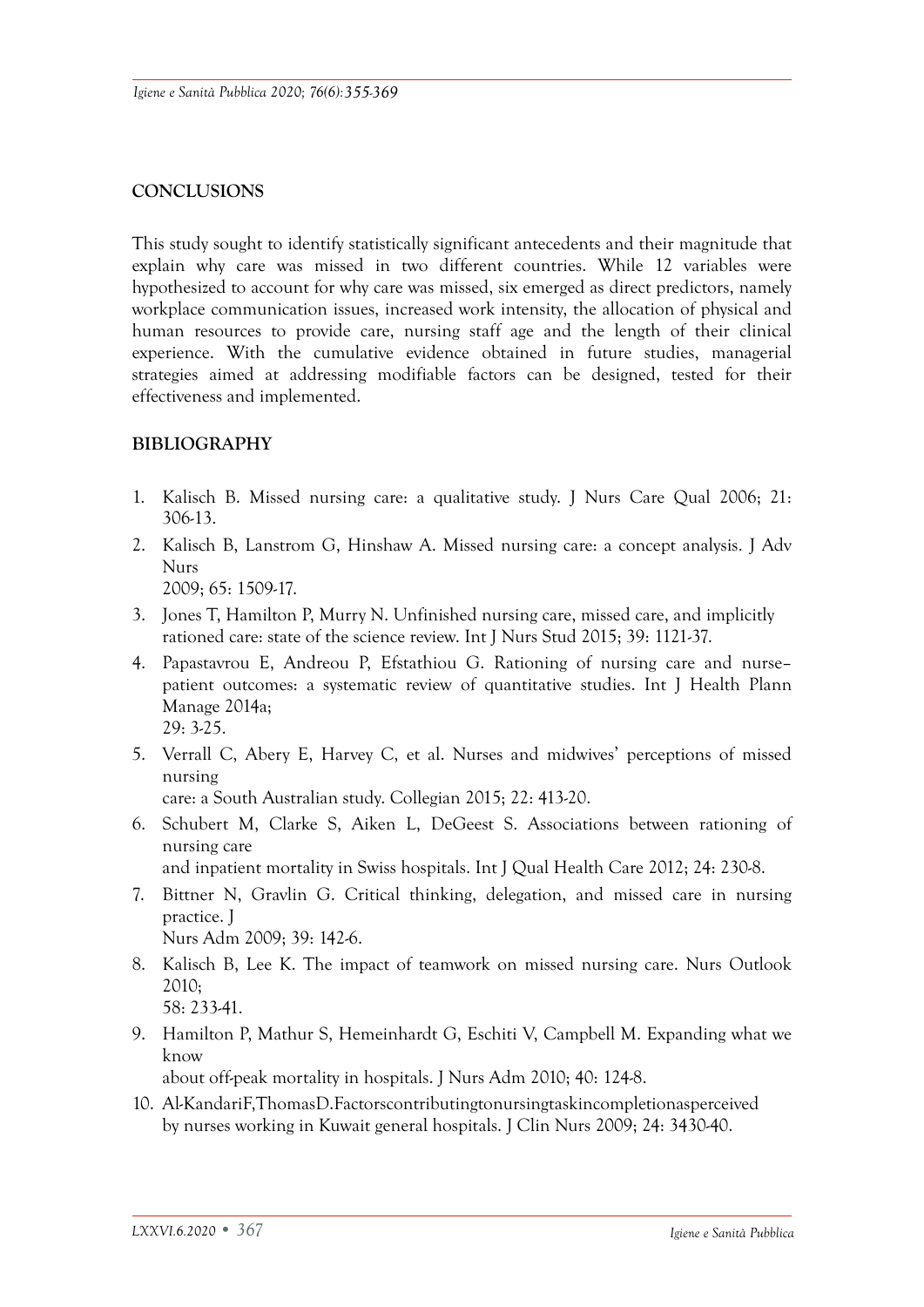- 11. GriffithsP, Dall'OraC, Simon M, etal.Nurses'shift length and over time working in12 European countries: the association with perceived quality of care and patient safety. Med Care 2014; 52: 975-81.
- 12. Blackman I, Henderson J, Willis E, et al. Factors influencing why care is missed. J Clin Nurs 2014; 2: 47-56.
- 13. Vryonides S, Papastavrou E, Charalambous A, Andreou P, Merkouris A. The ethical dimension of nursing care rationing: a thematic synthesis of qualitative studies. Nurs Ethics 2015; 22: 881-900.
- 14. Kalisch B, Terzioglu F, Duygulu S. The MISSCARE Survey–Turkish: psychometric properties and findings. Nurs Econ 2012; 30: 29-37.
- 15. Kalisch B, Doumit M, Kyung H, ElZein J. Missed nursing care, level of staffing, and job satisfaction: Lebanon versus the United States. J Nurs Adm 2013; 43: 274-9.
- 16. Ausserhofer D, Zander B, Busse R, et al. Prevalence, patterns and predictors of nursing care left undone in European hospitals: results from the multi-country crosssectional RN4CAST study. BMJ Qual Saf 2014; 23: 126-35.
- 17. Blackman I, Willis E, Henderson J, Toffoli L, Xiao L, Verrall C. Missed nursing care: final report to the Australian Nurses and Midwives Federation: Tasmanian Branch. Flinders University, Adelaide: Australia, 2015. ISBN: 978-0-9943050-2-2.
- 18. Palese A, Ambrosi E, Prosperi L, et al. Missed nursing care and predicting factors in the Italian medical care setting. Intern Emerg Med 2015; 10: 693-702.
- 19. Saiani L, Di Giulio P. La misurazione delle missed care: problemi e criticità. Assistenza Infermieristica e Ricerca 2018; 37(3): 144-8.
- 20. BassoI,BonaudoM,DimonteV,CampagnaS.LeMissedcarenegliospitidelleresidenze sanitarie per anziani: risultati di uno studio pilota. Assistenza Infermieristica e Ricerca 2018; 37(3):136-43. 43. Palese A, Ambrosi E, Stefani F, Zenere A, Saiani L. Le attività degli Operatori Socio-Sanitari nei contesti ospedalieri: uno studio mixed-method. Assist Inferm Ric 2019; 38(1): 6-14.
- 21. KalischB,WilliamsR.Developmentandpsychometrictestingofatooltomeasuremissed nursing care. J Nurs Adm 2009; 39: 211-9.
- 22. Grimsby G. The use of raw scores for ordinal scales: time to end malpractice? J Rehabil Med 2012; 44: 97-8.
- 23. Sitjsma K. On the use, the misuse, and the very limited usefulness of Cronbach's alpha. Psychometrika 2009; 74: 107-20.
- 24. Linacre J. Winsteps® Rasch measurement computer program. Beaverton: Oregon, 2012. Available on: winsteps.com [Last accessed: 2020, Dec 19].
- 25. MandalL,SeethalakshmiA,RajendrababuA.Rationingofnursingcare,adeviationfrom holistic nursing: a systematic review. Nursing Philosophy 2020; 21(1): e12257.
- 26. Blackman I, Lye CY, Darmawan IG, Henderson J, Giles T, Willis E, Toffoli L, Xiao L, Verrall C. Modeling missed care: implications for evidence-based practice. Worldviews on Evidence-Based Nursing 2018; 15(3): 178-88.
- 27. ChoSH,LeeJY,YouSJ,SongKJ,HongKJ.Nursestaffing,nurse'sprioritization,missed care, quality of nursing care, and nurse outcomes. International Journal of Nursing Practice 2020; 26(1): e12803.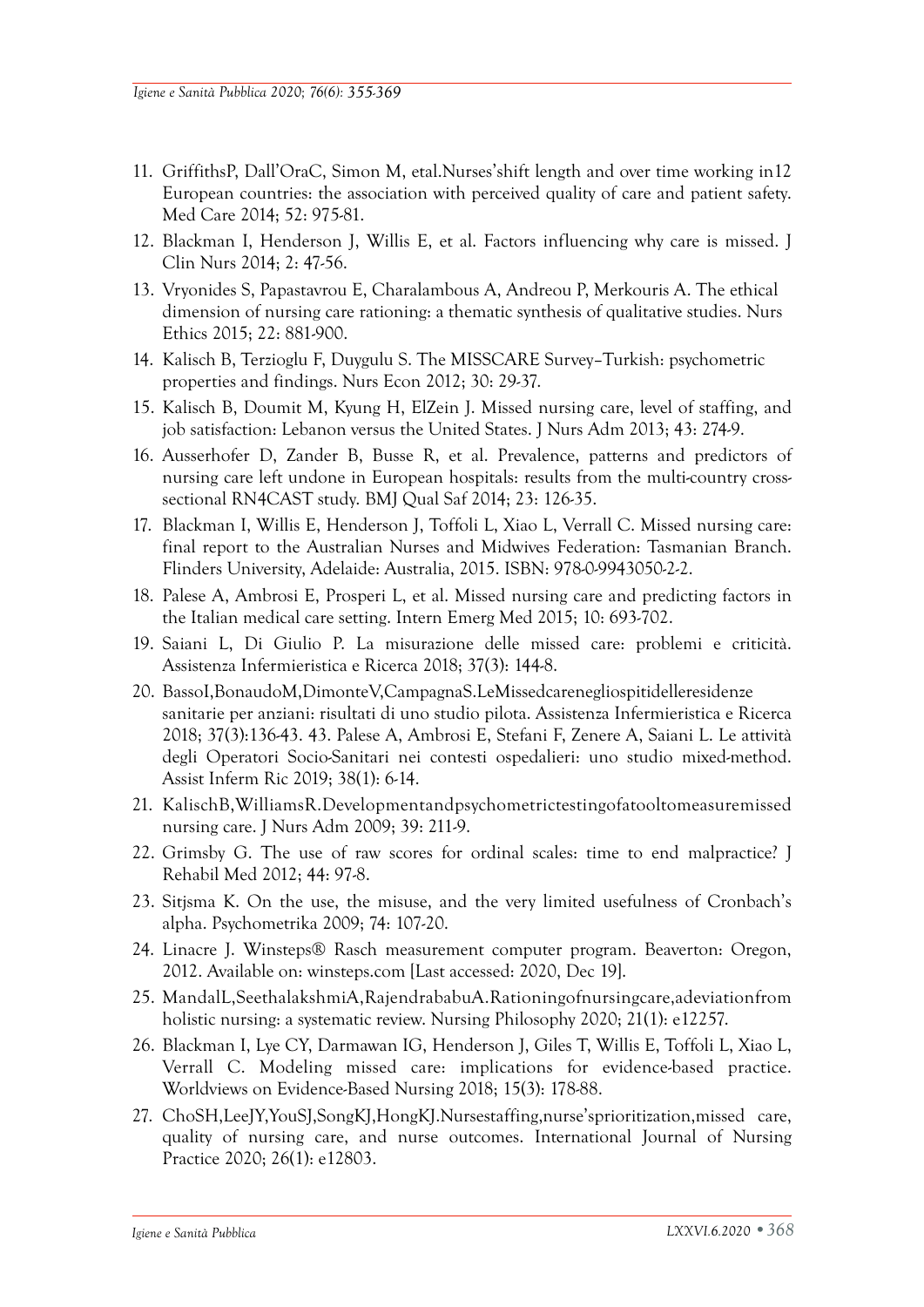- 28. Smith JG, Morin KH, Wallace LE, Lake ET. Association of the nurse work environment, collective efficacy, and missed care. Western Journal of Nursing Research 2018; 40(6): 779- 98.
- 29. Blackman I, Henderson J, Willis E, Toffoli L. After-hours nurse staffing, work intensity and quality of care – Missed Care Study: New South Wales private and public sectors: final report to the New South Wales Nurses and Midwives Association. Flinders University, Adelaide: Australia, 2015. ISBN: 13:978-0-9943050-0-8.
- 30. Hansmans K, Ringle C. Smart PLS Manua1 2.0. University of Hamburg: Germany, 2004.
- 31. Hair J, Hult G, Ringle C, Sarstedt M. A primer on partial least squares structural equation modelling. ed. Los Angeles: Sage, 2013
- 32. Kalisch BJ, Doumit M, Lee KH, Zein JE. Missed nursing care, level of staffing, and job satisfaction: Lebanon versus the United States. J Nurs Adm 2013; 43(5): 274-9.
- 33. Winters R, Stephen N. Registered nurses' perspectives on delayed or missed care nursing care in a New Zealand hospital. Nurs Prax N Z 2012, 28: 19-28.
- 34. Kalisch B, Tschannen D, Lee H, Friese C. Hospital variation in missed nursing care. Am J Med Qual 2011; 26: 291-9.
- 35. Siqueira L, Caliri M, Kalisch B, Dantas R. Cultural adaptation and internal consistency analysis of the MISSCARE Survey for use in Brazil. Rev Lat Am Enfermagem 2013; 21: 610-7.
- 36. Papastavrou E, Andreou P, Vryonides S. The hidden ethical element of nursing care rationing. Nurs Ethics 2014; 21: 583-93.
- 37. Papastavrou E, Charalambous A, Vryonides S, Eleftheriou C, Merkouris A. To what extent are patients' needs met on oncology units? The phenomenon of care rationing. Eur J Oncol Nurs 2016; 21: 48-56.
- 38. Henderson J, Willis E, Toffoli L, Hamilton P, Blackman I. The impact of rationing of health resources on capacity of Australian public sector nurses to deliver nursing care afterhours: a qualitative study. Nurs Ing 2016; 23(4): 368-76..
- 39. Willis E, Carryer J, Harvey C, Pearson M, Henderson J. Austerity, new public management and missed nursing care in Australia and New Zealand. J Adv Nurs 2017; 73(12): 3102-10.
- 40. Ball J, Murrells T, Rafferty A, Morrow E, Griffiths P. 'Care left undone' during nursing shifts: associations with workload and perceived quality of care. BMJ Qual Saf 2014; 23, 116-25.
- 41. Bressan V, Mio M, Palese A. Nursing handovers and patient safety: findings from an umbrella review. Journal of Advanced Nursing 2020; 76(4): 927-38.
- 42. Kesten K. Role-play using SBAR technique to improve observed communication skills in senior nursing students. J Nurs Educ 2011; 50: 79-87.